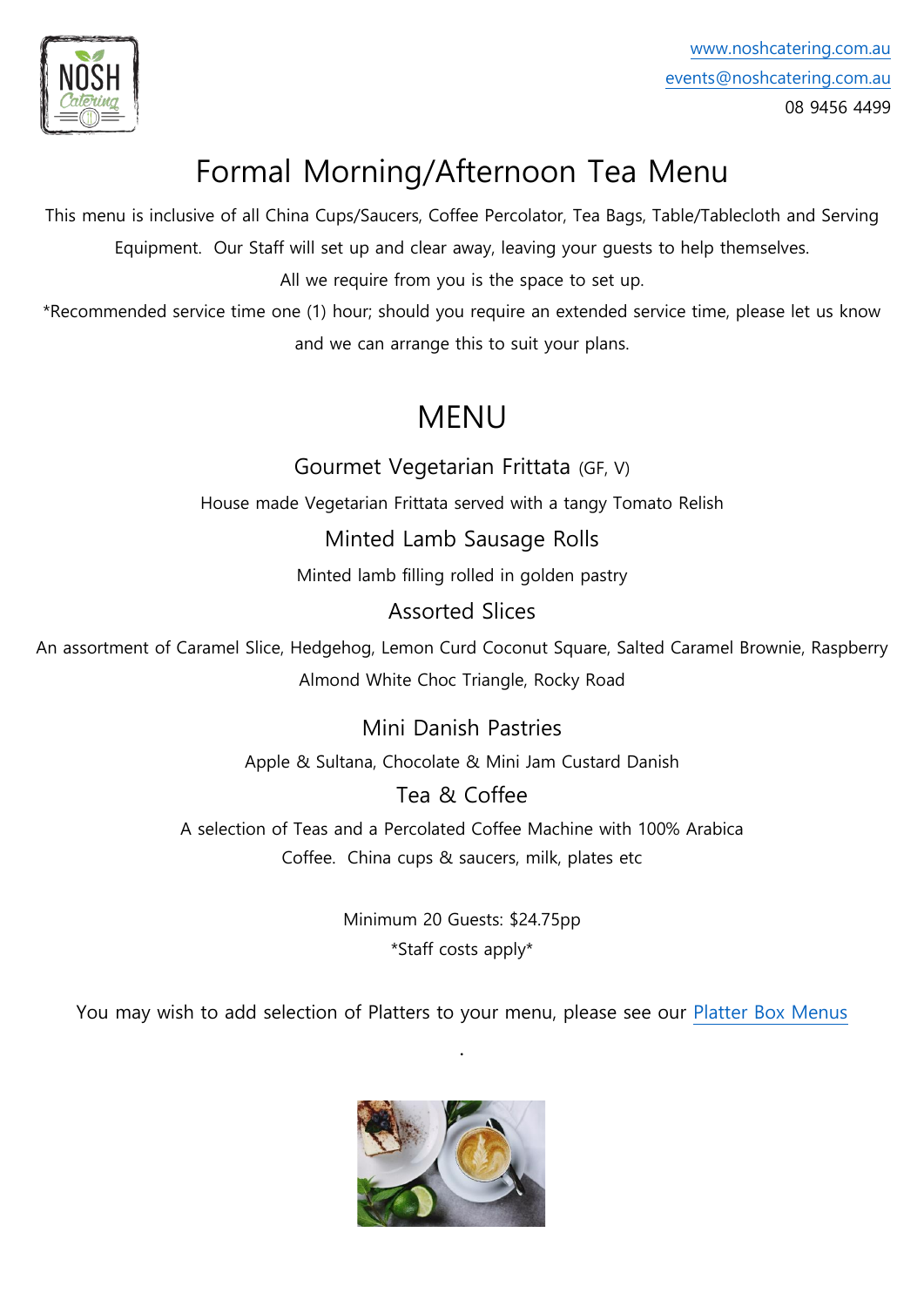

### Alternate Menu Selections

Savoury Menu Items \*Can be Gluten Free (may incur additional costs)

Mini Croissants Croissants filled various Cold Cuts, Cheese & Vege Baked Spinach & Fetta Puffs (V) Vegetarian Filling of Spinach & Fetta Gourmet King Island Pies Served with accompanying sauce Mini Assorted Quiche Quiche Lorraine, Cheesy Chorizo & Spinach & Fetta Mini Black Sesame Buns (V) Roast Vegetables, Seasonal Goodies & Goats Cheese Smoked Salmon Blinis Blinis topped with Smoked Salmon, Horseradish Cream, Avocado Mousse and Micro Herbs Gourmet Point Sandwiches\* An assortment of Gourmet fillings Assorted Sushi (weekdays only) Variety of Sushi served with Soy Sauce Sweet Menu Items

> Assorted Mini Danish Apple & Sultana, Chocolate & Mini Jam Custard Danish

> > **Donuts**

An assortment of flavours

Assorted Macarons (GF)

Chocolate Mud Cake, Creamy Vanilla, Strawberry, Salted Caramel & Honey Macadamia

Mini Sweet Muffins

Triple Choc, White Choc & Blueberry Muffins

Cream Filled Profiteroles

An assortment of flavoured Patisserie Cream Fillings